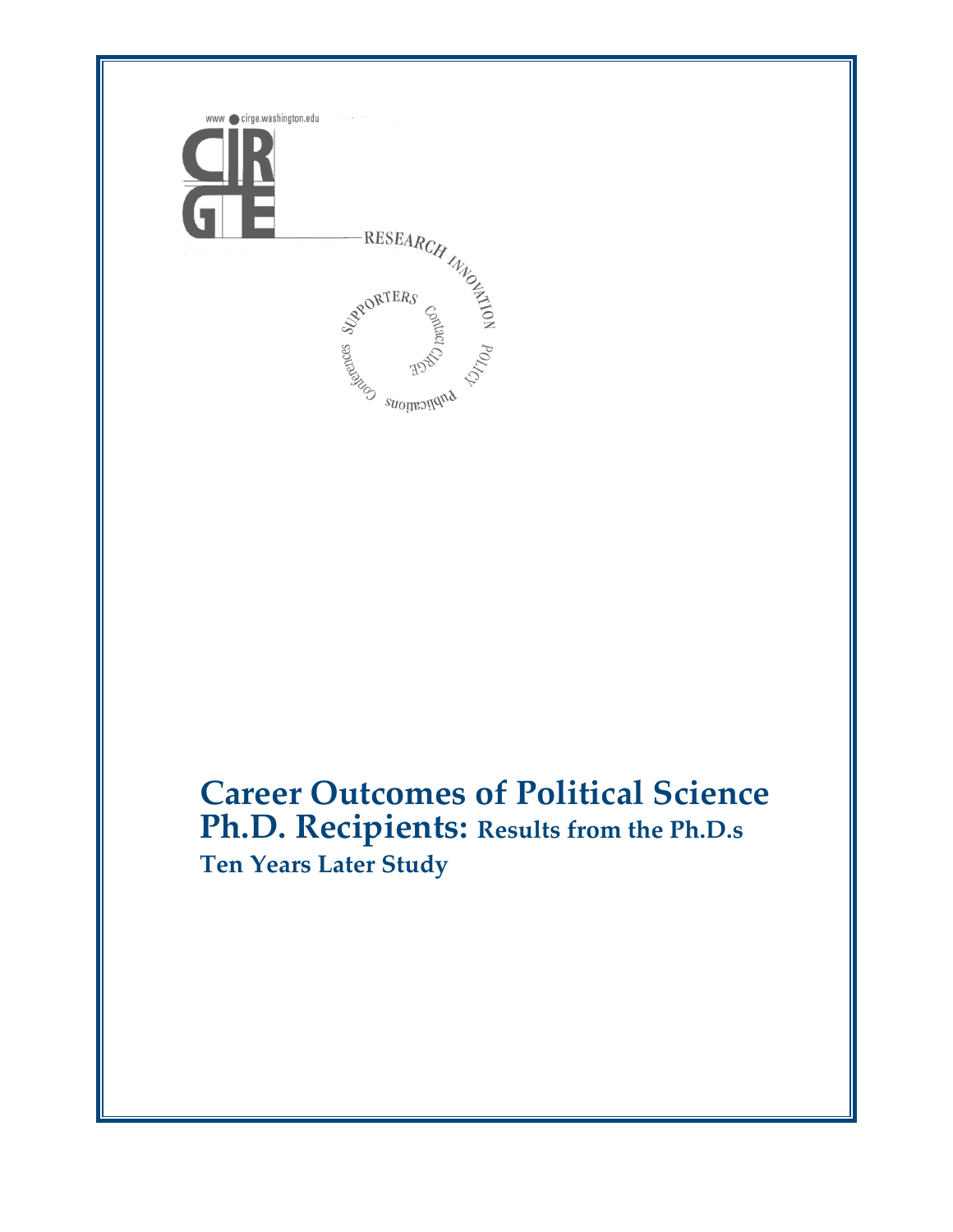## **Center for Research & Innovation in Graduate Education Box 353600, College of Education University of Washington Seattle, WA 98195-3600 www.cirge.washington.edu**

Maresi Nerad, PhD, Director and Associate Research Professor *CIRGE Team*

Rebecca Aanerud, PhD, Associate Director James Antony, PhD, Associate Professor Myan Baker, Organizational Development Consultant Andrew Ho, Research Assistant Lori Homer, PhD, Survey Director Penelope Karovsky, PhD, Research Associate Danna Lei, Undergraduate Student Ta Liu, PhD, Postdoctoral Research Associate Hyeyoung Moon, PhD, Research Associate Renate Sadrozinski, PhD, Senior Research Associate

Principal Investigators of the PhDs—Ten Years Later Study: Maresi Nerad, University of Washington Joseph Cerny, University of California, Berkeley

### **January 2003**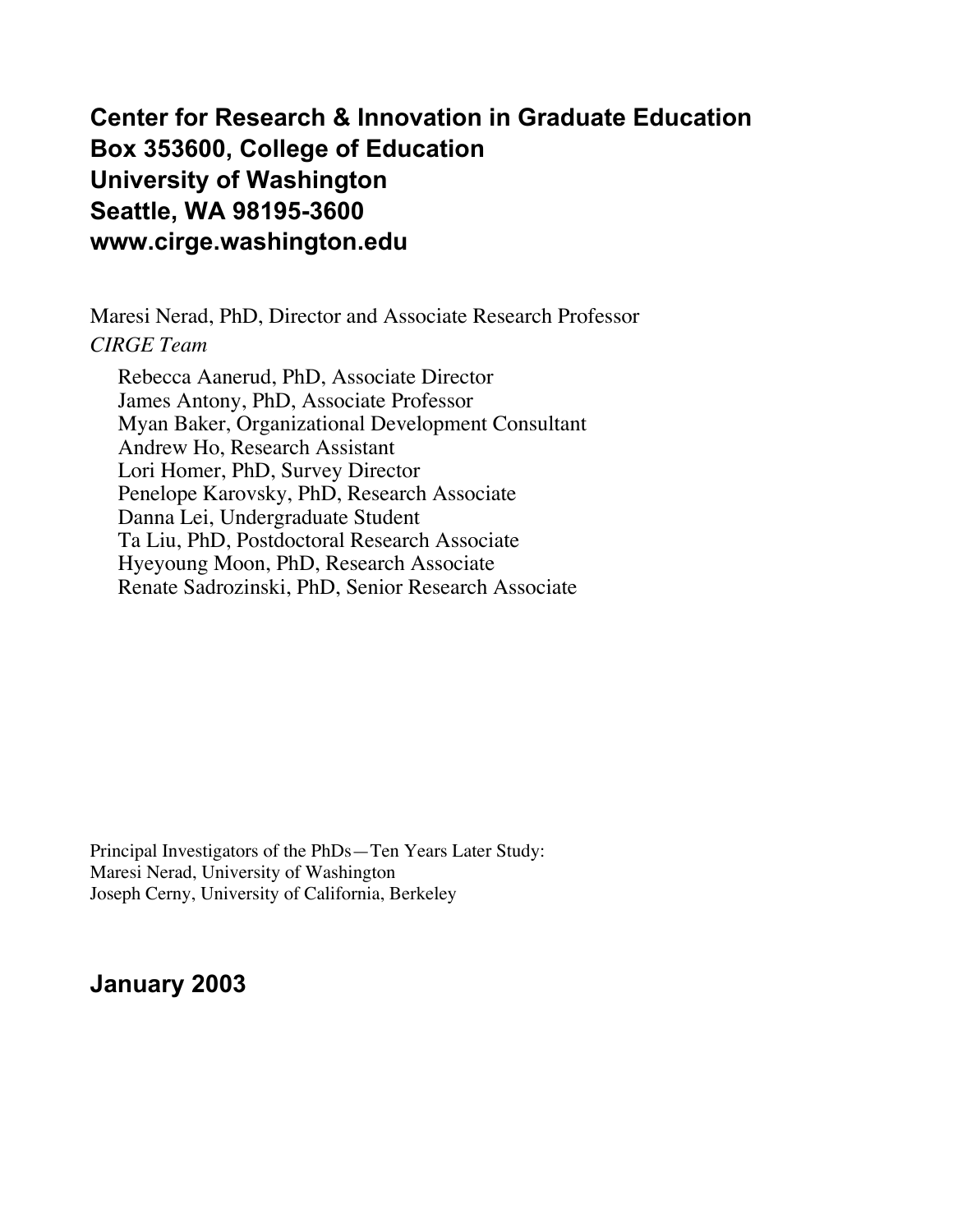The completion of the Ph.D.'s Ten Years Later study, a national study of the career paths of doctoral degree recipients, has allowed us to provide detailed information about the actual employment patterns of nearly 4, 000 PhDs recipients in biochemistry, computer science, electrical engineering, English, mathematics, and political science. In previous research notes and reports<sup>1</sup>, we have provided a general picture of the career paths of these doctoral degree recipients. With this particular report, we offer a more specific examination the career paths of those who complete the Ph.D. in Political Science.

Most political science Ph.D. recipients sought jobs as professors. However, political science, with its various subdisciplines, has strong connections to non-academic labor markets as well. While graduates in subfields, such as political theory, are mostly limited to the academic job market, others, such as those in comparative politics, international relations, or public administration, for example, may have good opportunities for non-academic careers closely related to their doctoral education. Thus, in contrast to the situation faced by humanities graduates, political science Ph.D. recipients know of careers outside academia, and pursue such careers. Therefore, we expected to find fewer lecturers in year-to-year appointments.

 Political science Ph.D. recipients sampled for this study were drawn from the pool of graduates who received their doctorates in the academic years 1982-83, 1983-84, and 1984-85 and identified the field of their degree as "Political Science and Government" or "International Relations" in the Survey of Earned Doctorates. In these three years an average of 491 people per year received a Ph.D. in political science (NRC, 1985, p. 58). $^2$  This number represents a

 $\overline{a}$ 

<sup>&</sup>lt;sup>1</sup> Maresi Nerad and Joseph Cerny, "Postdoctoral Appointments and Employment Patterns: Patterns of Science and Engineering Doctoral Recipients Ten-plus Years after Ph.D. Completion" *Communicator, VXXXV*(7), August-September 2002; Maresi Nerad and Joseph Cerny, "Postdoctoral Patterns, Career Advancement, and Problems" *Science,* 3 September 1999, Vol. 285; Maresi Nerad and Joseph Cerny, "From Rumors to Facts: Career Outcomes of English PhDs *Communicator, Vol XXXII* (7), Fall 1999. Reprinted in *ADE Bulletin* no 124, winter 2000. Association of Departments of English, New York: the *Modern Language Association;* Maresi Nerad and Joseph Cerny, "'So You Want to Become a Professor!': Lessons from PhDs—Ten Years Later Study" in Enriching Graduate Education to Prepare the Next Generation of Faculty Eds. Ann E. Austin and Donald H. Wulff (Jossey-Bass, forthcoming).

 $2$  The Survey of Earned Doctorates (SED) asks doctorate recipients to categorize the field of their degree according to a predetermined list of fields and subfields. Our study sampled only those political science Ph.D. recipients who identified their field as either "International Relations" or "Political Science and Government." Thus we have excluded Ph.D. recipients who identified their field as "Public Policy Studies," although these degrees may have been earned in Political Science departments. In 1983 the SED began to report Ph.D.s awarded in "public policy studies" as a separate subfield, but this subfield accounted for only 69, 54, and 70 Ph.D.s in 1983, 1984, and 1985, respectively. The subfield "International Relations" is still heterogeneous including everything from national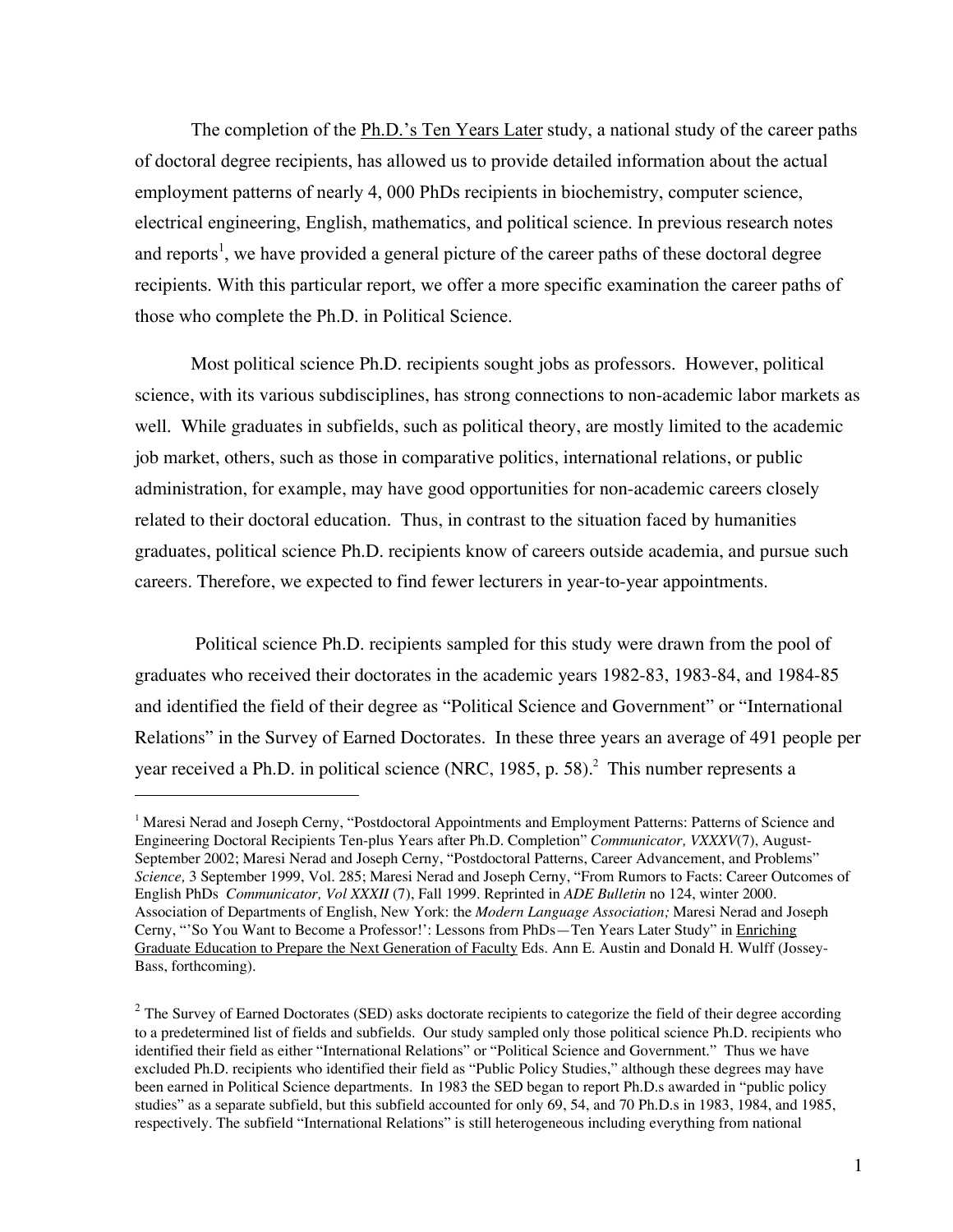significant drop in the production of Ph.D.s when compared to the decades prior and after 1985. Between 1975 and 1985, the number of Ph.D. degrees awarded annually in political science decreased by almost half, dropping from 862 to 485 (NRC, 1985, p. 58). The continuing increase in Ph.D.s awarded since 1992 shows that the field of Political Science remains an important and attractive field of study. It is both timely and appropriate, therefore, to examine the career patterns over a period of ten to fourteen years of doctoral degree recipients in this field more closely.

### *Study Design and Methodology*

 $\overline{a}$ 

The Ph.D.'s Ten Years Later study involved almost 6,000 Ph.D. recipients from 61 doctoral-granting institutions across the United States. Six disciplines were chosen to represent major fields of study: life science (biochemistry), engineering (computer science and electrical engineering), humanities (English), physical science (mathematics), and social science (political science). The 61 universities were selected based upon their participation in the 1982 National Research Council (NRC) doctoral program assessment, the availability of doctoral programs in the selected disciplines, level of Ph.D. production (i.e., minimum of six Ph.D. degrees in the three years sampled), geographical distribution, and a representative mix of private and public institutions. Once an institution was selected, all doctoral degree recipients of the relevant programs were included in the survey population. No sub-sampling occurred. The survey population accounted for 57 percent of Ph.D. degrees awarded at all U.S. institutions in the six selected fields between July 1, 1982 and June 230, 1985. (Table 1 depicts the distribution of the survey sample across several basic characteristics).

To ensure the highest possible response rate, addresses for doctoral degree recipients in the selected fields and institutions were obtained from the participating institutions, commercial locator agencies, professional association membership directories, the national faculty directory, the national telephone directory, and online search engines as well as library author searches. Surveys were mailed out between October 1996 and October 1997. There was a total response rate of 66 percent from domestic Ph.D. recipients (U.S. citizens and permanent residents) and 52

security research to development studies. The subfield "Political Science and Government" is likely to be even more diverse, including everything from American politics to political theory and public administration.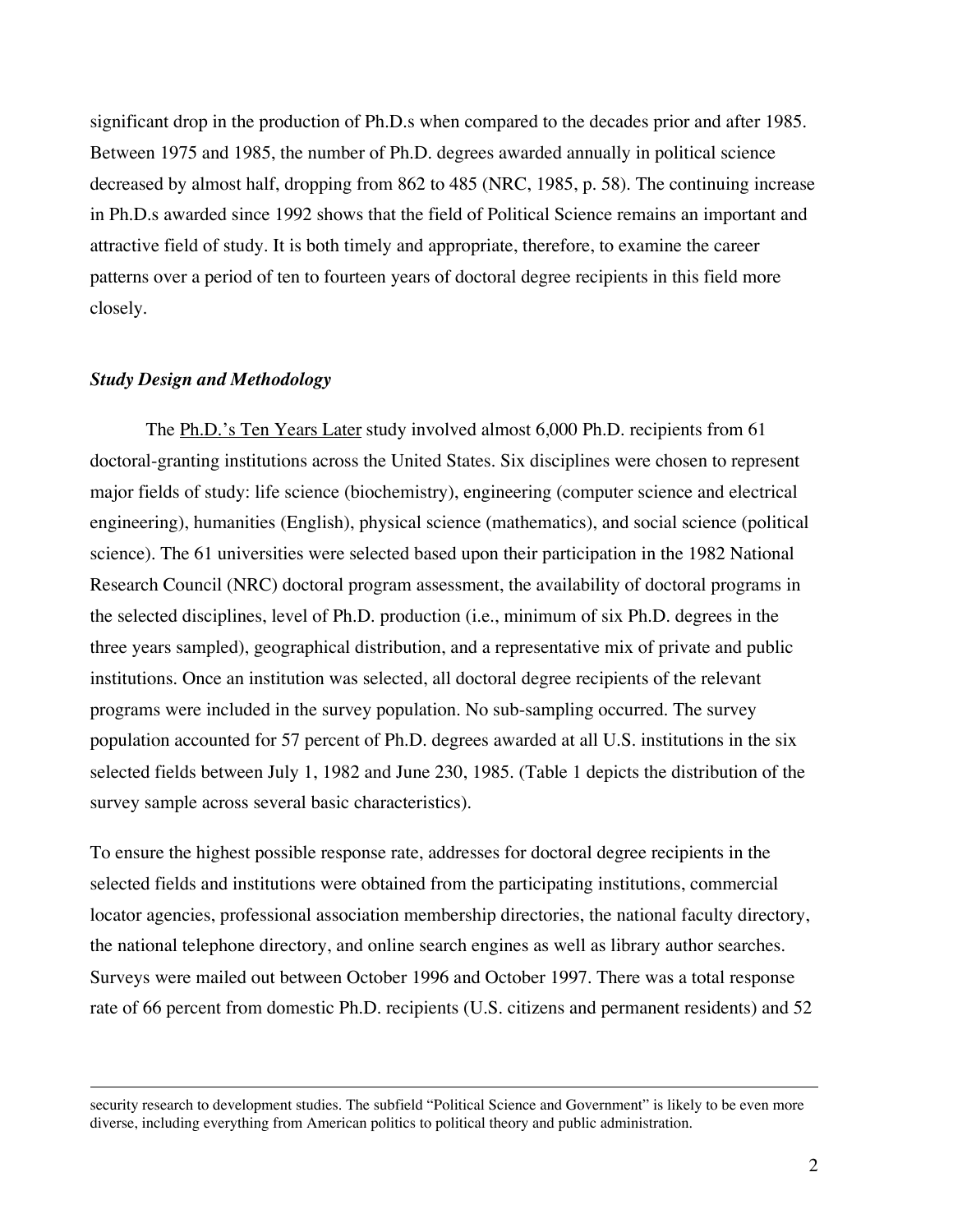percent from international Ph.D. recipients (temporary visa holders at the time of their doctorate completion).

Respondents completed a 22-page survey instrument focusing on employment history, the job-search process, and factors important in the decision to accept the first and current positions. Respondents were also asked to provide a retrospective evaluation of their doctoral program and the usefulness of their doctoral degree. In addition to the survey instrument, indepth interviews were conducted with 64 respondents to provide information about the context within which career decisions were made.

The Ph.D.'s Ten Years Later data set has been integrated with the National Survey of Earned Doctorates data of the same cohorts, allowing comparative analyses by type of institution, time-to-degree, program size, parental education, and fellowship support. Analyses were run using data weighted to be representative for the entire population of 172 Ph.D.-granting institutions rated in the 1982 NRC doctoral program assessment. Only small differences between weighted and un-weighted results were found. Consequently, results of un-weighted data analyses that exactly represent respondents' answers are reported here.

### *Gender, Race, Time-to-Degree, and Age Distribution of Political Science Ph.D. recipients*

A total of 525 survey respondents who earned the Ph.D. in Political Science are represented in this study. As is common among most social science doctoral programs, the distribution of this group by gender favors men (75.4 percent) and white students (89.6 percent). Asian American and underrepresented minorities (African American, Native American, and Latino/Chicano) constituted 2% and 8%, respectively.<sup>3</sup> These proportions are close to those found in the relevant population pf political science Ph.D.s.

Time to degree is a commonly discussed metric of the efficiency of doctoral degree production. Fifty-three percent of the Political Science Ph.D. recipients in this study earned their degree in 9 years or fewer. Another 20 percent took between 9 and 11 years, while nearly 27 percent earned their degrees after a period exceeding 11 years.

The median age of those completing the degree in Political Science was between 32 years old for men and 33 years old for women. (See Table 1.) The median age for students who are

<sup>&</sup>lt;sup>2</sup><br>3  $3$  Racial categorizations refer only to US citizens and permanent residents.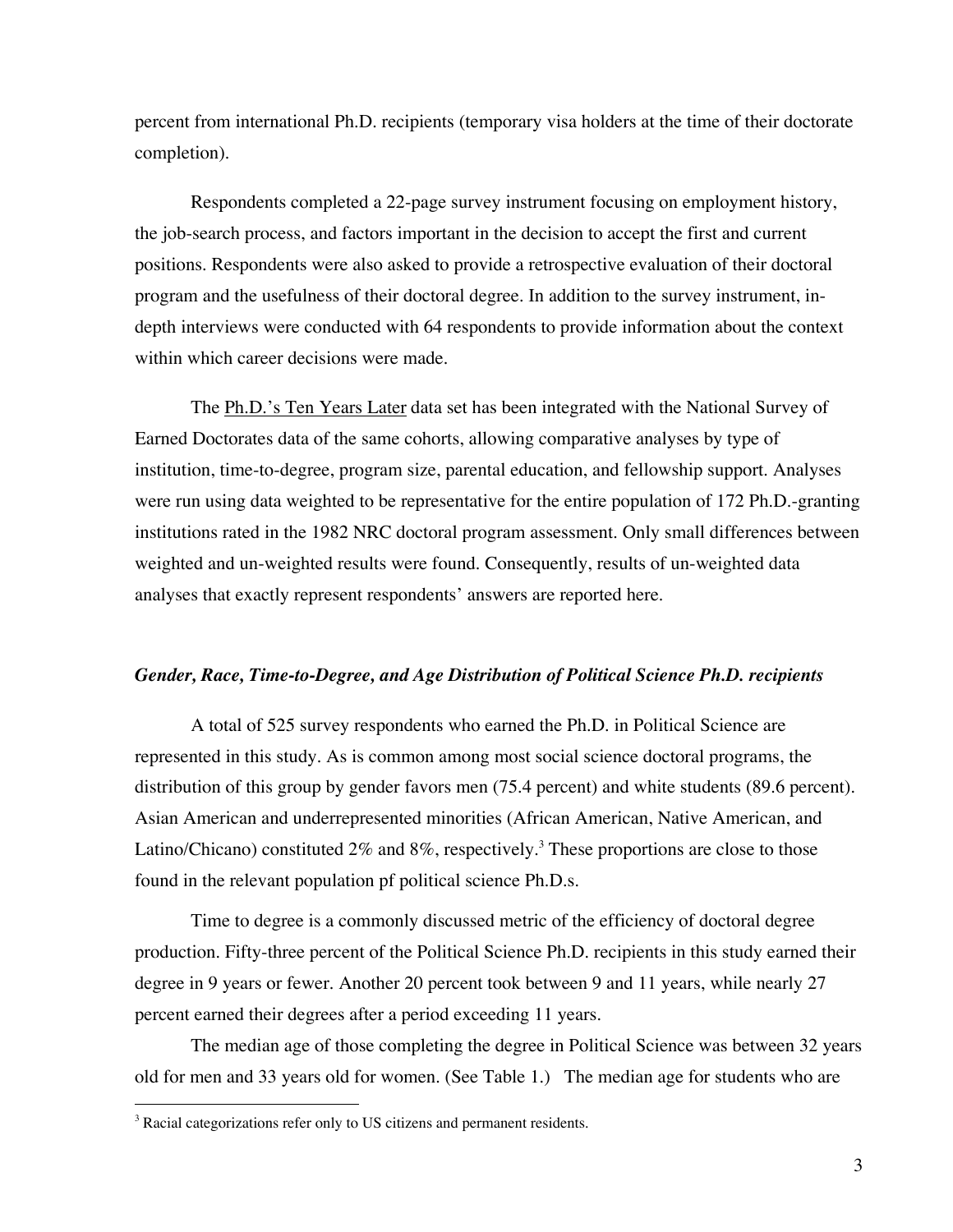white (388) and African American (17) was 32 years old. Hispanics complete their degree between the ages of 30 (2 for Puerto Ricans) and 32 (6 for Mexican Americans). Asian Americans (12) at degree completion, as a group, were the oldest at 34.

| <b>Gender</b>    | N   | Median | Mean   |
|------------------|-----|--------|--------|
| Men              | 396 | 32     | 34     |
| Women            | 129 | 33     | 35     |
|                  |     |        |        |
| Race             |     |        |        |
| Native American  |     | 43     | 43     |
| Asian            | 12  | 34     | 34     |
| <b>Black</b>     | 17  | 32     | 33     |
| Puerto-Rican     | 2   | 30     | 30     |
| Mexican American | 6   | 32     | 32     |
| Other Hispanic   | 6   | 33     | 33     |
| White            | 388 | 32     | 34     |
| Other            |     | ∗      | $\ast$ |

**Table 1: Median and Mean Age at time of Political Science Ph.D. Conferral**

### *Initial Career Aspirations, Faculty Expectations, and the Job Search*

The survey asked respondents to share their retrospective career aspirations upon completion of the Ph.D. As shown in Figure 1, Political Science Ph.D.s overwhelmingly aspired to careers as professors (72 percent).

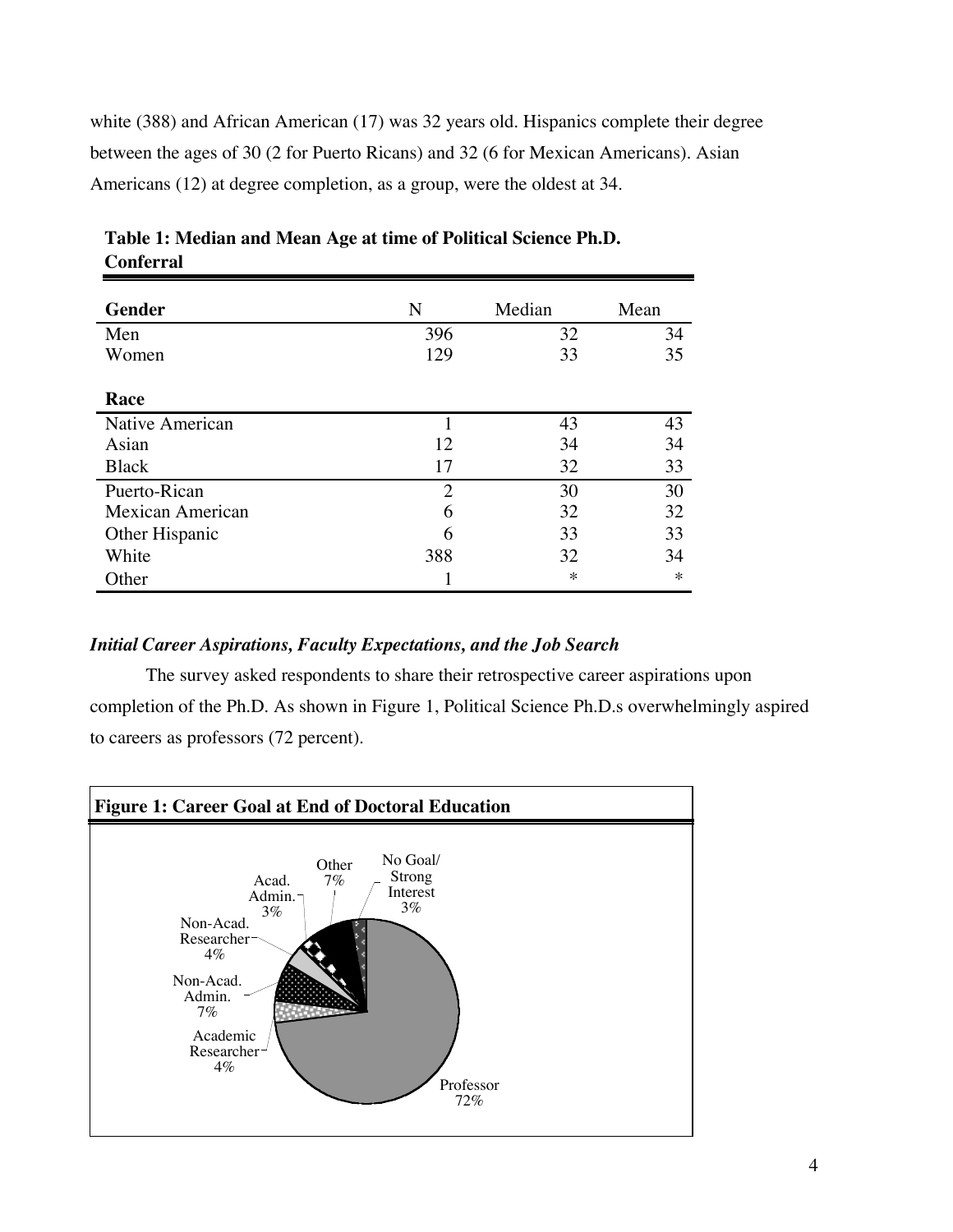The next most cited career goal was to become a manager/administrator inside or outside academia (7 percent). This career goal was followed by the desire to become researcher both within and outside of academia (both 4 percent). These career aspirations mirrored with what the survey respondents reported were the career expectations of their faculty for the students within their programs. Table 2 shows that 61 percent reported the faculty encouraged them to pursue academic positions.

| Pursue academic jobs            | 61.00%   |
|---------------------------------|----------|
| Pursue jobs in both sectors     | 18.74%   |
| Pursue BGN jobs                 | $0.22\%$ |
| No specific ideas/encouragement | 20.04%   |

| Table 2: Political Science Ph.D.s Views on Faculty Expectations |  |  |
|-----------------------------------------------------------------|--|--|
| for their Students                                              |  |  |

The strong encouragement by faculty to pursue academic careers is further indicated by the fact that less than one percent of students reported receiving encouragement to specifically pursue Non-Academic careers. Nineteen percent reported receiving encouragement that was balanced between pursuing academic and non-academic careers. Twenty percent reported receiving no specific type of encouragement and often said the faculty did appear not to care.

Searching for their first job as freshly minted PhDs, slightly over half of respondents received leads and advice from faculty members and their PhD advisor. However, only about a third of respondents who evaluated the faculty's help as useful (see Table 3).

#### **Table 3: Four Most Used and Useful Sources in the Job Search**

| <b>Source</b>                     | Used   | <b>Useful</b> |
|-----------------------------------|--------|---------------|
| Job announcements in newspapers   | 57.29% | 18.0%         |
| <b>Advice from Faculty</b>        | 55.88% | $15.0\%$      |
| Advice from my Ph.D. advisor      | 54.95% | $19.0\%$      |
| Already had professional contacts | 25.26% | 8.0%          |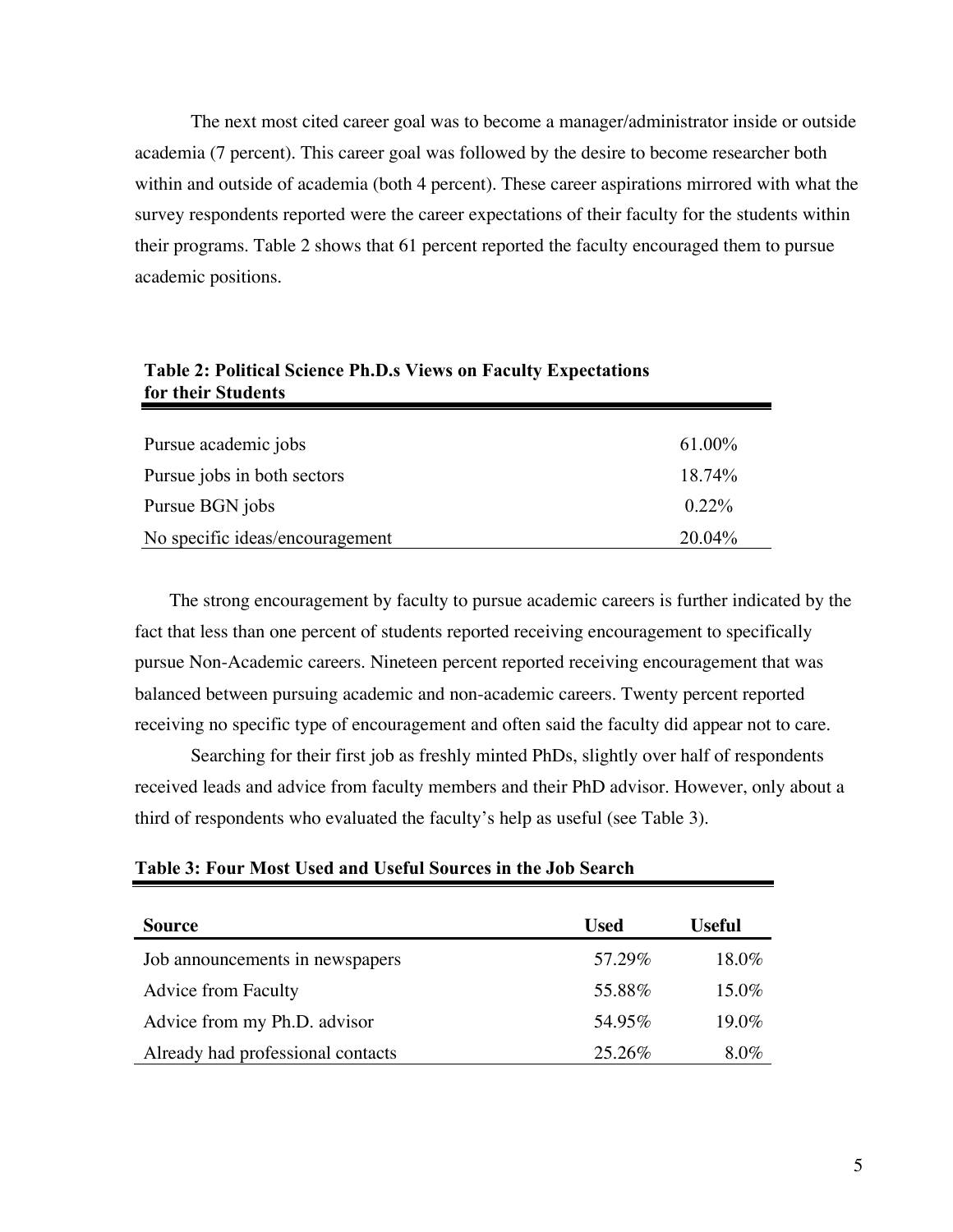### *Career Outcomes*





Compared to their English Ph.D. counterparts, a very small proportion were non-tenure track faculty (4%) or occupied other academic positions (4%). Altogether 70% worked in the academic sector and 30% worked in business, government, international agencies and the nonprofit sectors (BGN). Among those who secured tenured positions, one forth (26%) of the Ph.D.s worked at the kinds of Carnegie<sup>4</sup> Research I institutions at which most were trained (Figure 3). Fewer women (20%) than men (28%) were tenured faculty in Research I institutions, women constituted a larger proportion of faculty in non-PhD granting, comprehensive institutions (38% versus 28%).

 $\frac{1}{4}$  See definition according to the Carnegie Commission's report, *A Classification of Institutions of Higher Education*, 1987 edition.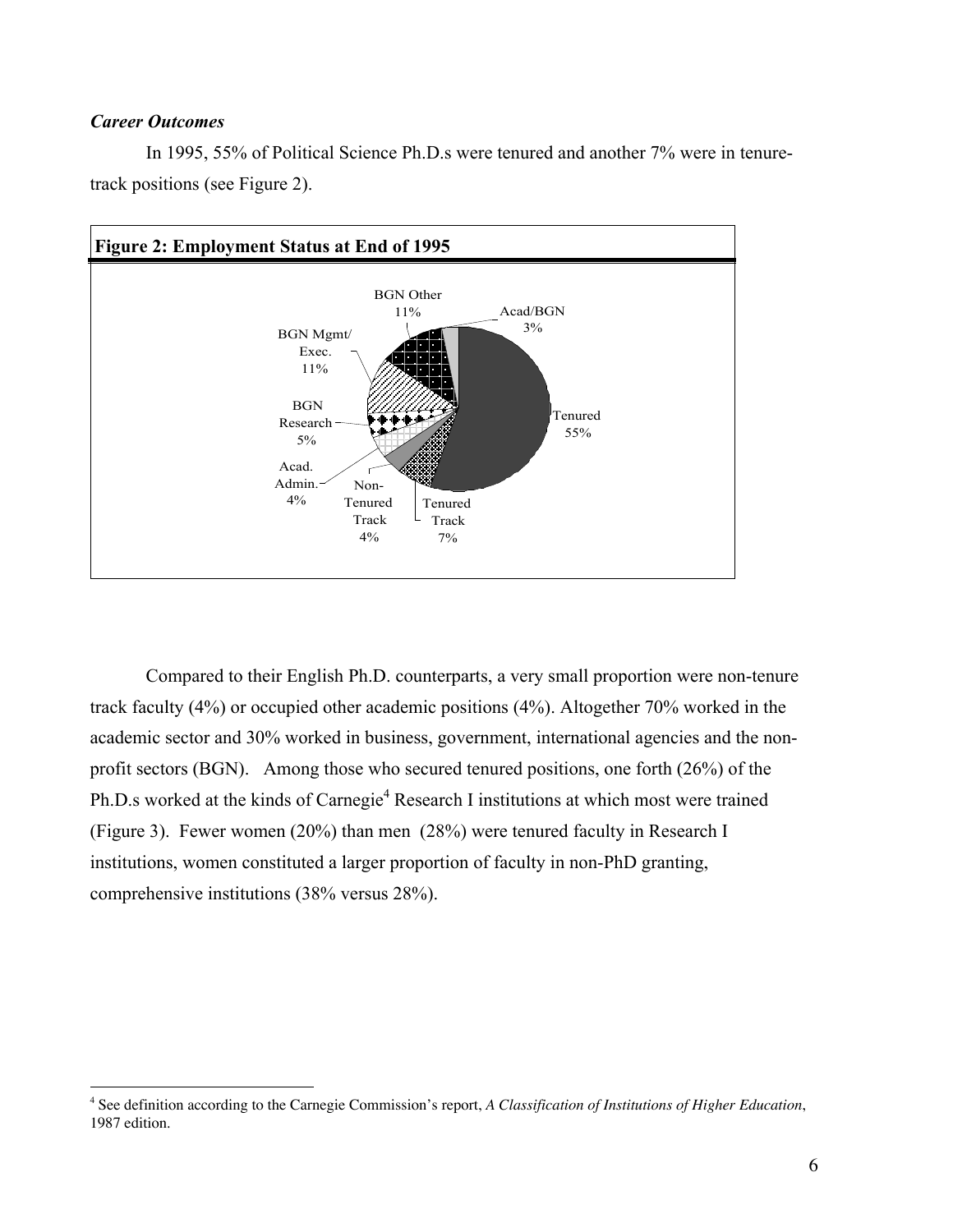

 **Figure 3: Tenured Faculty by Institutional Classification and Gender, Dec. 1995**

As we saw earlier, not everybody aspired to become a professor. What about those who did have that career goal? How many of them achieved this goal? Two thirds (66%) of political science PhDs who wanted to become professors at the time of degree completion held tenured or tenure-track faculty positions ten to fourteen years later.

### *Postdoctoral Appointments*

Holding a postdoctoral position is not a standard component of an academic career in political science. Nevertheless, 9% of political science respondents held postdoctoral positions for an average of 1.5 years.

### *Political Science Ph.D.s in the Business, Government, International Agencies, and Nonprofit Sectors*

In December 1995, 98 surveyed political science Ph.D.'s were employed in business, government, and nonprofit organizations (see Table 4). Over half of them occupied managerial positions, either in general management or as top executives, the remaining worked in schools, in legal positions, writing, government relations careers, or in financial positions.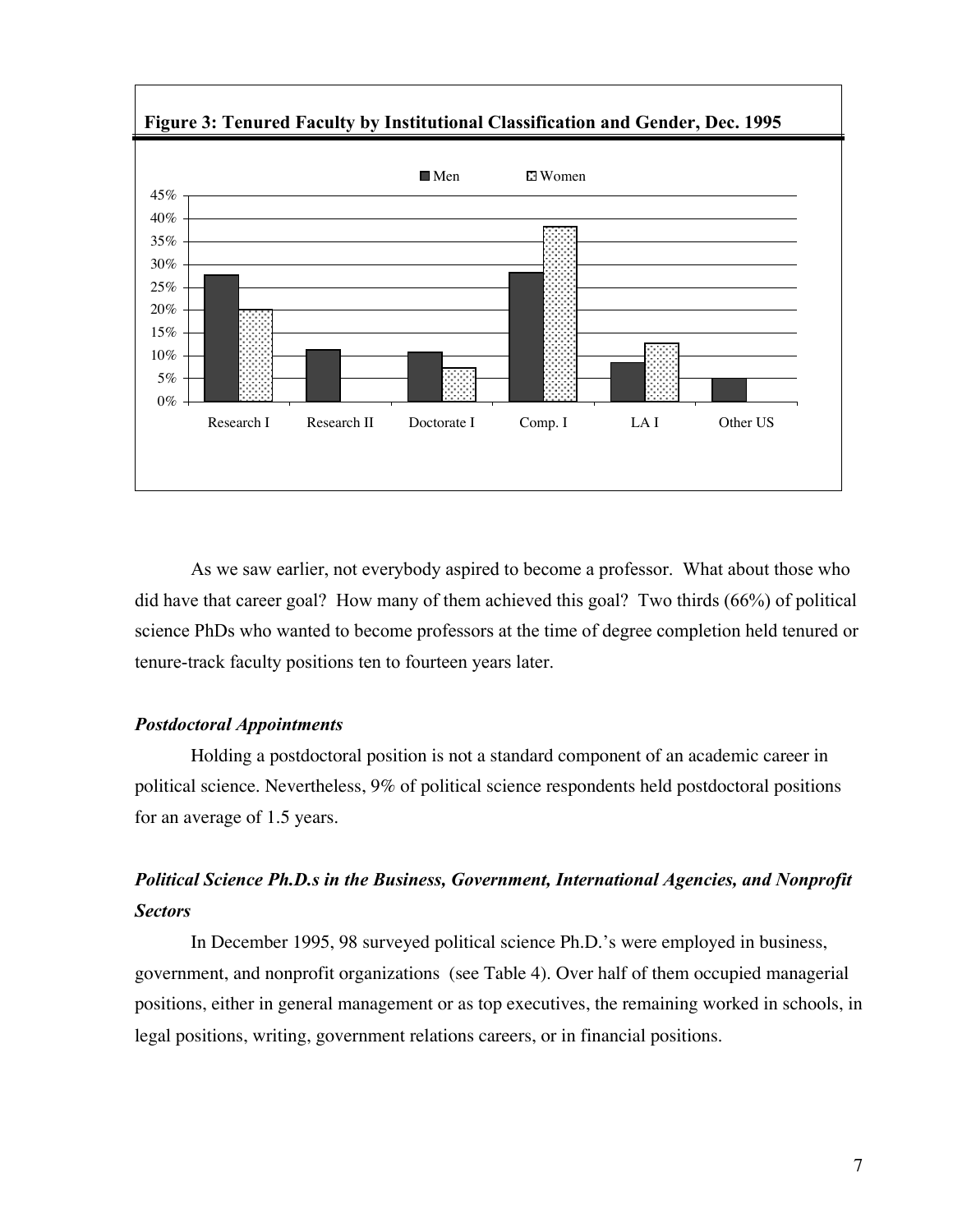| <b>Job Title</b>                           | $\boldsymbol{N}$ |
|--------------------------------------------|------------------|
| General Management                         | 31               |
| Top Executive                              | 22               |
| Finance                                    | 5                |
| Marketing/Sales                            | 1                |
| Legal                                      | 8                |
| <b>Communications/Government Relations</b> | 7                |
| Writing/Editing                            | 6                |
| Teaching                                   | 9                |
| <b>Administrative Support</b>              | 3                |
| Other                                      | 6                |

**Table 4: Political Science Ph.D.s in the Business, Government, International Agencies and Nonprofit Sectors (n=98)**

### *Not in the Paid Work Force*

Fourteen (2.6%) of 525 political science respondents were not in the paid work force in December 1995 (Table 5). Of these only one person, was unemployed in the traditional economic sense of being involuntarily out of the work force and seeking work. Six of those not working did not provide explanations. Three women and one man were care-takers, mainly of children, two persons were retired, and one was not working because of poor health. In all, political science PhDs, both men and women were actively participating in the labor force ten plus years after PhD completion.

|                | Men      | Women    | <b>Total</b> |
|----------------|----------|----------|--------------|
| Caretaker      |          |          | 4            |
| Retired        |          |          | 2            |
| Medical        |          | $\theta$ |              |
| Unemployed     | $\theta$ |          |              |
| Don't know why | 4        |          | h            |

### **Table 5: Not in the Paid Work Force – December 1995**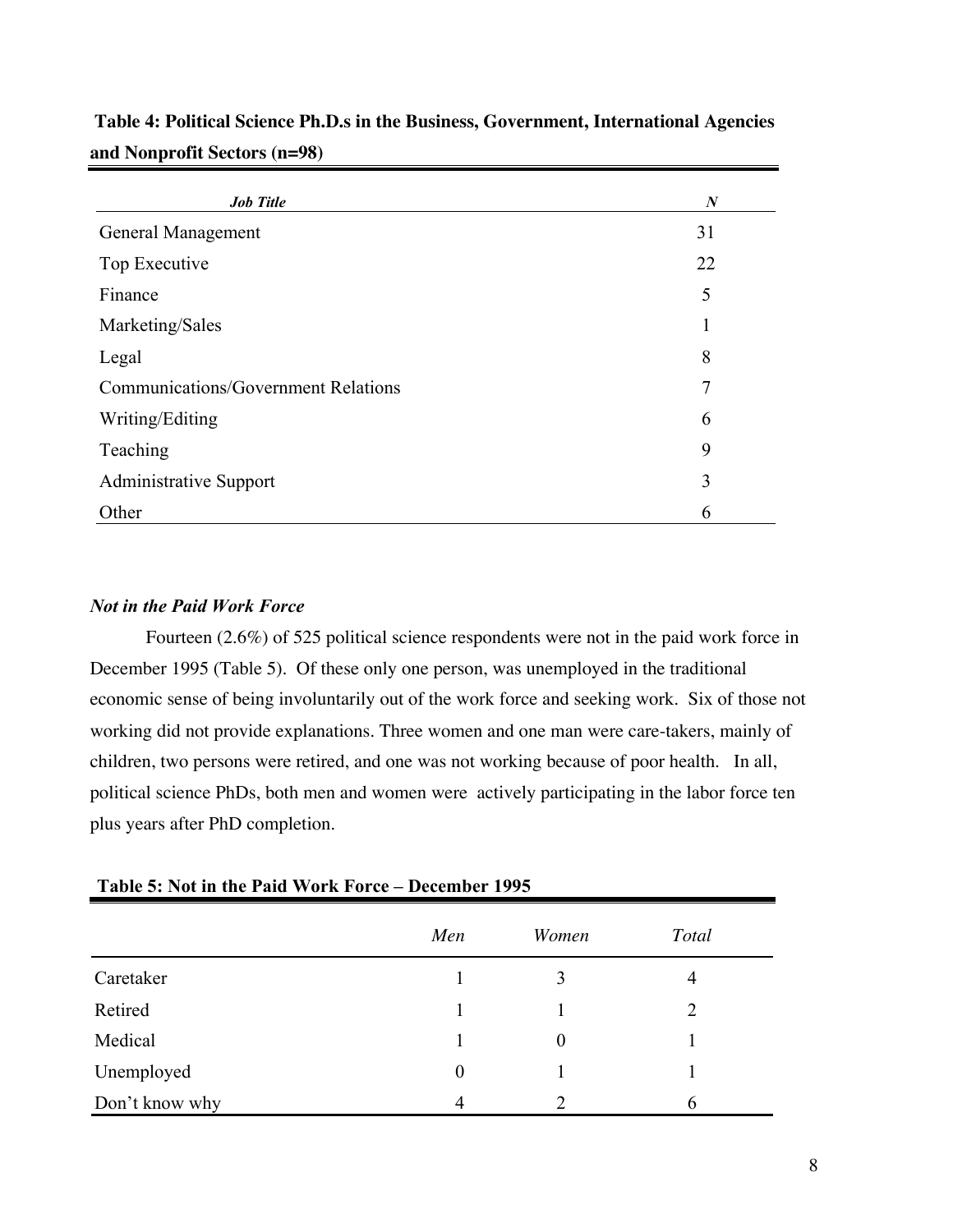### *Satisfaction with Career Outcomes*

Most respondents indicated being "very" or "fairly" satisfied with their jobs overall (Table!6). The highest percentage of satisfied individuals is found among those working in management or executive positions within the business, government, or nonprofit sectors (91.49 percent) and those working as academic administrators (88.24 percent) followed by tenure track professors (81.28 percent).

|                              | <b>Satisfied</b> | <b>Not Satisfied</b> |
|------------------------------|------------------|----------------------|
| Tenured                      | 81.28%           | 18.72%               |
| <b>Tenured Track</b>         | 67.86%           | $\ast$               |
| Non-Tenured Track            | $\ast$           | $\ast$               |
| Academic Administrative      | 88.24%           | $\ast$               |
| <b>BGN</b> Researcher        | 76.19%           | $\ast$               |
| <b>BGN Manager/Executive</b> | 91.49%           | $\ast$               |
| <b>BGN</b> Other             | 66.00%           | 34.00%               |
| Academic/BGN                 | 71.43%           | $\ast$               |
| ALL                          | 78.77%           | 21.23%               |

### **Table 6: Overall Satisfaction with Current Job**

 $(* = n < 10)$ 

A detailed analysis of selected dimensions of satisfaction yielded some interesting results. For this analysis, dimensions of job satisfaction commonly associated with the privileges of academia were selected and compared for respondents employed in the BGN and academic sectors (Table 7).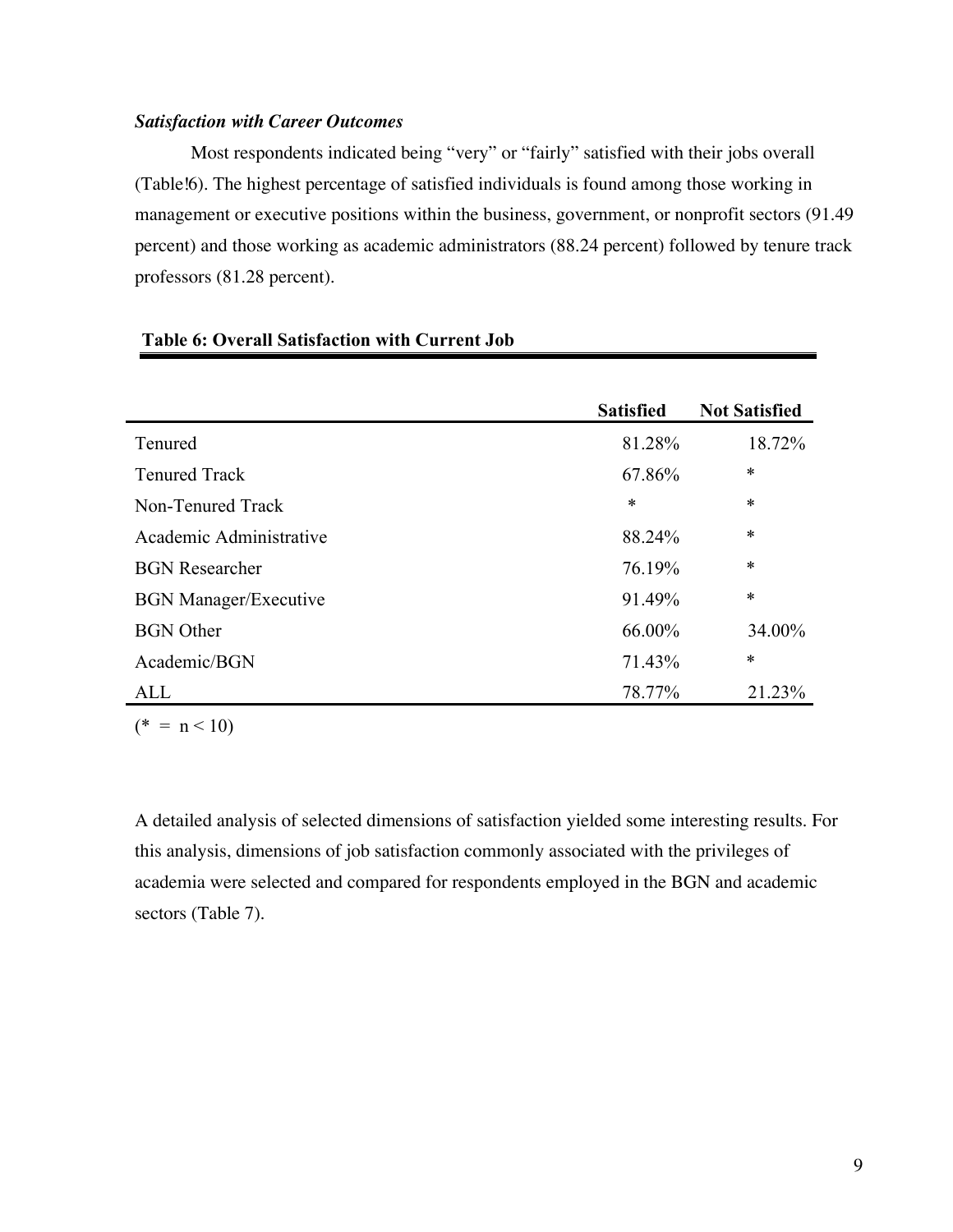| <b>Table 7: Satisfaction Dimensions of Current Job by sector</b> |  |  |  |
|------------------------------------------------------------------|--|--|--|
|------------------------------------------------------------------|--|--|--|

|                          | <b>Academic</b> | <b>BGN</b> |
|--------------------------|-----------------|------------|
| Content of work          | 93.33\%         | 87.72%     |
| Autonomy                 | $92.99\%$       | 82.61%     |
| Geographic location      | 84.15%          | 91.31%     |
| Work environment         | 75.89%          | 79.13%     |
| Prestige of organization | 72.08%          | 75.86%     |
| Career growth prospects  | 69.39%          | 75.00%     |
| Intellectual stimulation | 66.08%          | 69.30%     |

Among the 23 specific job satisfaction factors, content of work and autonomy ranked very high for PhDs employed in the academic sector, geographic location was ranked the highest for those employed in business, government, and non-profit sectors. Surprisingly, career growth and intellectual stimulation were job satisfaction dimensions that PhDs employed in the BGN sectors were more satisfied with than PhDs employed in academia.

### *The Usefulness of the Ph.D.*

The survey asked respondents whether they thought completing the PhD was worth the effort or not. The vast majority of individuals reported that earning the Ph.D. was "definitely worth it" (80.%).

The survey further asked Political Science Ph.D.s., "knowing what you know now, if you had to do it over again, would you get a PhD again?, a PhD on your field? Or instead a another degree.

 Table 8 shows that a large majority would not only choose to pursue the Ph.D. again, but would choose to do so in Political Science (78 %). Only 11% would opt for a PhD in another field and another 7% would get a professional master's degree instead.